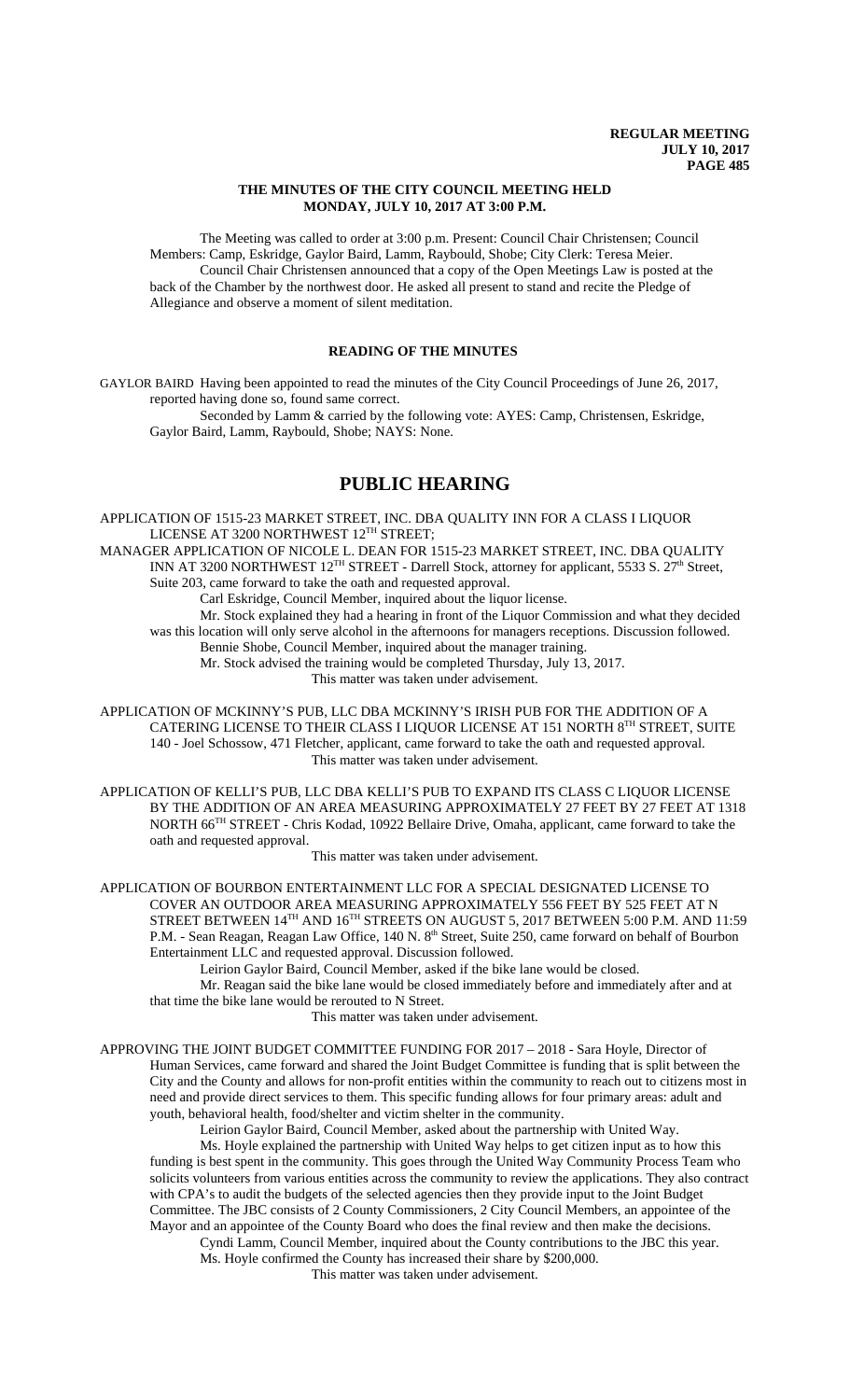APPROVING AN INTERLOCAL AGREEMENT BETWEEN THE RAILROAD TRANSPORTATION SAFETY DISTRICT AND THE CITY TO PROVIDE \$20 MILLION FOR THE RAILROAD RELATED PORTION OF THE SOUTH BELTWAY IMPROVEMENTS - Randy Hoskins, Assistant City Engineer with Public Works, came forward and shared the Railroad Transportation Safety District has agreed to contribute \$20 million towards the local match of the project. The City has a 20% local match towards the South Beltway that the City is required to pay. The current estimate for the South Beltway project is \$300 million and the City will have to come up with \$60 million for the project.

Leirion Gaylor Baird, Council Member, asked for clarification on the amounts of the project because the fact sheets shows the City's contribution at \$30 million and RTSD is at \$20 million, but 20% is \$60 million.

Mr. Hoskins explained they are hoping to receive an agreement from the Nebraska Department of Transportation to cap the City's cost at \$50 million. At this point, they have not received the agreement and without the agreement the City does have to pay 20% of the \$600 million.

Cyndi Lamm, Council Member, inquired about the difference in the agreement with NDOR and the agreement that we are hoping for with Nebraska Department of Transportation.

Mr. Hoskins shared the City does expect the agreement with Nebraska Department of Transportation to state if the project comes in less than expected then the City will not see any of the funds back, but if the amount of improvements that would be eligible for RTSD funding do not reach the level of \$20 million then they can ask for that money back.

Roy Christensen, Council Chair, confirmed that this Agreement is only between the City and RTSD and not involving the State.

Mr. Hoskins shared the RTSD has also increased their share by \$7 million. Discussion followed. This matter was taken under advisement.

CHANGE OF ZONE 17007 – APPLICATION OF TAYLOR INVESTMENT COMPANY, ROBERT EDWIN SIMPSON, AND JOSEPH M. AND JOANNE M. HOLMES FOR A CHANGE OF ZONE FROM R-2 RESIDENTIAL DISTRICT TO R-T RESIDENTIAL TRANSITION DISTRICT ON PROPERTY GENERALLY LOCATED ONE BLOCK SOUTH OF THE O STREET CORRIDOR BETWEEN SOUTH 56TH STREET AND SOUTH COTNER BOULEVARD ON THE SOUTH SIDE OF N STREET. (RELATED ITEMS: 17-79, 17R-163);

APPROVING A DEVELOPMENT AND CONDITIONAL ZONING AGREEMENT AMONG THE CITY, TAYLOR INVESTMENT COMPANY, ROBERT EDWIN SIMPSON, AND JOSEPH M. AND JOANNE M. HOLMES TO ADDRESS MOTOR VEHICLE ACCESS, GRADING, AND DRAINAGE REQUIREMENTS, PLANTING OF STREET TREES, RETENTION OF EXISTING TREES, AND INSTALLATION OF SIDEWALKS TO MAKE THE DEVELOPMENT OF PROPERTY LOCATED AT 5633 N STREET, 205 S. COTNER BOULEVARD, AND 215 S. COTNER BOULEVARD COMPATIBLE WITH THE SURROUNDING NEIGHBORHOOD UNDER THE PROPOSED CHANGE OF ZONE OF THE PROPERTY FROM R-2 TO R-T. (RELATED ITEMS: 17-79, 17R-163) (ACTION DATE: 7/17/17) - Kent Seacrest, Seacrest & Kalkowski, 1128 Lincoln Mall, Suite 105, came forward representing Taylor Investment Company and stated this is a proposed rezoning from R-2 to R-T. In the R-T zone the buildings are very small and are about 5,000 square feet and look very similar to residential property. On the west side of the property in question, there is already R-T zoning and they intend to continue that. There was a neighborhood meeting and 6 of the neighbors attended and no one showed any opposition. Their bottom line is to not have apartments in that area. They would rather see the office use. In the Zoning Agreement, they addressed limiting access along Cotner and S. 56<sup>th</sup> Street, grading and drainage plans, planting street trees and preserving some trees closer to the neighborhood and installing some sidewalks. Planning Commission approved this application with a vote of 7-0.

Carl Eskridge, Council Member, asked for more explanation on the limited access from Cotner. Mr. Seacrest explained that right now there is already some of their property in the area and they have already given up their access to  $56<sup>th</sup>$  Street. To the east, there are two single-family homes and they will keep their access until they convert out of single-family home ownership. If those two homes redevelop, they will also be granted access from N Street. Discussion followed. This matter was taken under advisement.

STREET NAME CHANGE 17001 - RENAMING WEST DUBOIS STREET, LOCATED IN HIGHLANDS VIEW 1<sup>ST</sup> ADDITION, AS NORTHWEST DUBOIS STREET - David Cary, Planning Department Director, came forward on behalf of the Building and Safety Department and stated this change in the design of the preliminary plat where there was predominately an east/west street, which according to the code, with a new alignment and the Dubois portion of this being predominately north/south is required to have a northwest designation for addressing purposes, mainly for emergency service purposes. This change would affect one existing house on that block.

This matter was taken under advisement.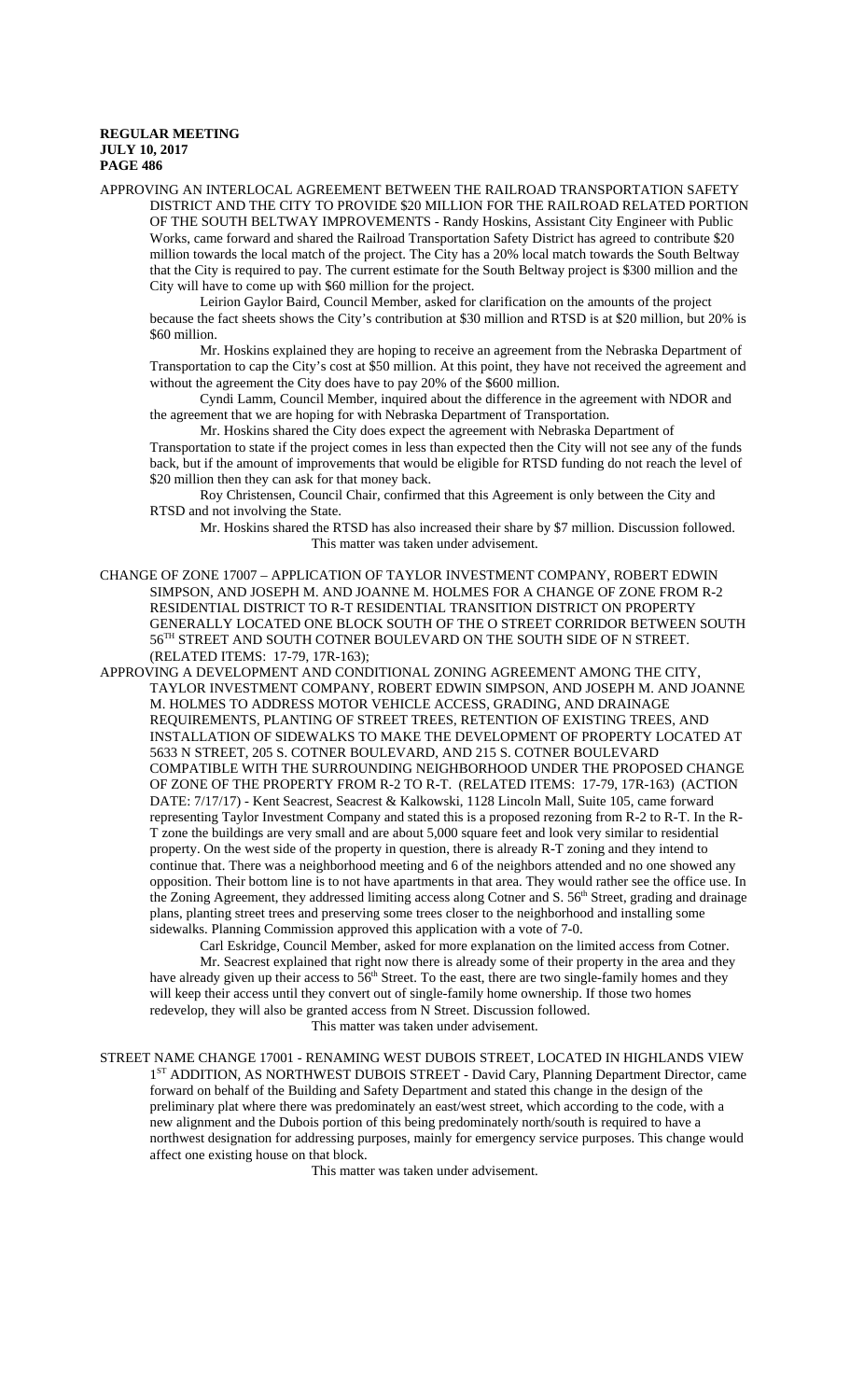# **COUNCIL ACTION**

### **REPORTS OF CITY OFFICERS**

REAPPOINTING DENNIS SCHEER, PETER C. (CHRIS) HOVE, AND TRACY CORR TO THE LINCOLN-ANCASTER COUNTY PLANNING COMMISSION FOR TERMS BEGINNING AUGUST 25, 2017 AND EXPIRING ON AUGUST 24, 2023 - CLERK read the following resolution, introduced by Carl Eskridge, who moved its adoption:<br>A-90554 BE IT RESOLVED by the

BE IT RESOLVED by the City Council of the City of Lincoln, Nebraska:

That the reappointments of Dennis Scheer, Peter C. (Chris) Hove, and Tracy Corr to the Lincoln-Lancaster County Planning Commission, for terms running from August 25, 2017 to August 24, 2023, are hereby approved.

Introduced by Carl Eskridge

Seconded by Raybould & carried by the following vote: AYES: Camp, Christensen, Eskridge, Gaylor Baird, Lamm, Raybould, Shobe; NAYS: None.

APPROVING A SERVICE AGREEMENT BETWEEN THE LINCOLN LANCASTER COUNTY HEALTH DEPARTMENT (LLCHD) AND UNMC COLLEGE OF DENTISTRY FOR FIELD AND CLINICAL EXPERIENCES IN PUBLIC HEALTH DENTISTRY FOR DENTAL HYGIENE STUDENTS FOR A THREE YEAR TERM BEGINNING JULY 1, 2017 AND EXPIRING ON JUNE 30, 2020 - CLERK read the following resolution, introduced by Carl Eskridge, who moved its adoption:<br>A-90555 BE IT RESOLVED by the City Council of the City of Lincoln, Nebras

BE IT RESOLVED by the City Council of the City of Lincoln, Nebraska: That the Service Agreement between the City of Lincoln, on behalf of the Lincoln-Lancaster County Health Department, and the University of Nebraska Board of Regents, on behalf of the UNMC College of Dentistry, for the clinical training of dental and dental hygiene students at the Health Department, upon the terms and conditions as set forth in said Agreement, which is attached hereto marked as Attachment "A" and made a part hereof by reference, for a term of July 1, 2017 through June 30, 2020, is hereby accepted and approved and the Mayor is hereby authorized to execute said Agreement on behalf of

Introduced by Carl Eskridge Seconded by Raybould & carried by the following vote: AYES: Camp, Christensen, Eskridge, Gaylor Baird, Lamm, Raybould, Shobe; NAYS: None.

APPROVING THE GRANT RENEWAL FROM THE DIVISION OF PUBLIC HEALTH TOBACCO FREE NEBRASKA PROGRAM TO THE LINCOLN LANCASTER COUNTY HEALTH DEPARTMENT IN THE AMOUNT OF \$643,168.00 FOR PROGRAM GOALS OF REDUCING SECONDHAND SMOKE EXPOSURE, PREVENTING YOUTH TOBACCO INITIATION, REDUCING TOBACCO DISPARITIES, AND PROMOTING LOCAL CESSATION RESOURCES FOR THE PERIOD OF JULY 1, 2017 THROUGH JUNE 30, 2019 - CLERK read the following resolution, introduced by Carl Eskridge, who moved its adoption:<br>A-90556 BE IT RESOLV

the City.

BE IT RESOLVED by the City Council of the City of Lincoln, Nebraska:

That the attached Agreement between the Nebraska Department of Health and Human Services, Division of Public Health Tobacco Free Nebraska Program, and the City of Lincoln on behalf of the Lincoln-Lancaster County Health Department to accept a subgrant in the amount of \$643,168.00 to develop and implement strategies for reducing tobacco use and exposure to tobacco smoke in schools and communities and eliminate disparities related to tobacco use and its effects among population groups, for a term of July 1, 2017 through June 30, 2019, in accordance with the terms, conditions, and assurances contained in said Agreement, is hereby approved and the Mayor is hereby authorized to execute said Agreement on behalf of the City.

The City Clerk is directed to return the executed copies of the Agreement to Charlotte Burke, Interim Director of the Lincoln Lancaster County Health Department.

Introduced by Carl Eskridge

Seconded by Raybould & carried by the following vote: AYES: Camp, Christensen, Eskridge, Gaylor Baird, Lamm, Raybould, Shobe; NAYS: None.

## RESOLUTION SETTING THE INTEREST RATE AND LEVYING THE ASSESSMENTS OF THE BOARD OF EQUALIZATION HELD MONDAY, JUNE 26, 2017 FOR WATER DISTRICT 1208 AND WATER DISTRICT 1209 - CLERK read the following resolution, introduced by Leirion Gaylor Baird, who moved its adoption:

A-90557 BE IT RESOLVED by the City Council of the City of Lincoln, Nebraska that:

The special taxes assessed *June 26, 2017*, to pay the costs of the improvements in **Water District 1208 and Water District 1209** are hereby levied and shall bear interest at *4.9915%* per annum and that the period of time in which the assessments are to be paid shall be as follows: 20 years - Water District 1208 & Water District 1209

Introduced by Leirion Gaylor Baird

Seconded by Camp & carried by the following vote: AYES: Camp, Christensen, Eskridge, Gaylor Baird, Lamm, Raybould, Shobe; NAYS: None.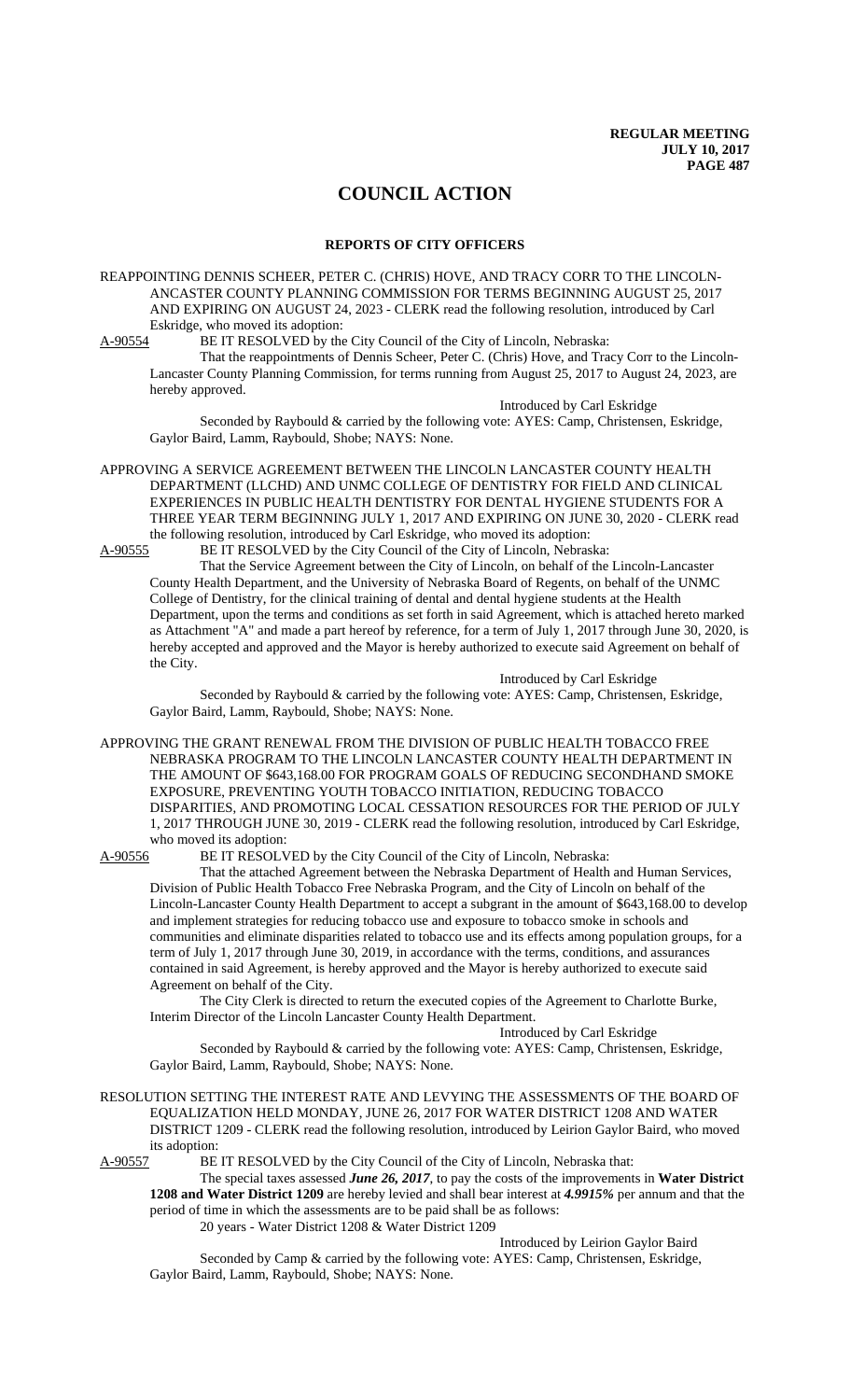- REPORT OF BOARD OF EQUALIZATION TO THE CITY COUNCIL ON GROUP II, 2017: WATER DISTRICT 1208 AND WATER DISTRICT 1209 - CLERK presented said report which was placed on file in the Office of the City Clerk.
- APPROVING THE DISTRIBUTION OF FUNDS REPRESENTING INTEREST EARNINGS ON SHORT-TERM INVESTMENTS OF IDLE FUNDS DURING THE MONTH ENDED MAY 31, 2017 - CLERK read the following resolution, introduced by Leirion Gaylor Baird, who moved its adoption:

A-90558 BE IT RESOLVED by the City Council of the City of Lincoln, Nebraska: That during the month ended May 31, 2017 \$164,811.51 was earned from the investments of "IDLE FUNDS". The same is hereby distributed to the various funds on a pro-rata basis using the balance of each fund and allocating a portion of the interest on the ratio that such balance bears to the total of all fund balances.

Introduced by Leirion Gaylor Baird Seconded by Camp & carried by the following vote: AYES: Camp, Christensen, Eskridge, Gaylor Baird, Lamm, Raybould, Shobe; NAYS: None.

- REPORT FROM THE CITY TREASURER OF CITY CASH ON HAND AT THE CLOSE OF BUSINESS MAY 31, 2017 - CLERK presented said report which was placed on file in the Office of the City Clerk. **(5-21)**
- CLERK'S LETTER AND MAYOR'S APPROVAL OF RESOLUTION AND ORDINANCES PASSED BY CITY COUNCIL ON JUNE 19, 2017 - CLERK presented said report which was placed on file in the Office of the City Clerk. **(27-1)**
- CLERK'S LETTER AND MAYOR'S APPROVAL OF RESOLUTION AND ORDINANCES PASSED BY CITY COUNCIL ON JUNE 26, 2017 - CLERK presented said report which was placed on file in the Office of the City Clerk. **(27-1)**

### **PETITIONS & COMMUNICATIONS**

- SETTING THE HEARING DATE OF MONDAY, JULY 24, 2017 AT 3:00 P.M. ON THE APPLICATION OF NORRIS - BLAND LLC DBA MAIN STREET CAFÉ FOR A CLASS C LIQUOR LICENSE AT 1325 O STREET - CLERK read the following resolution, introduced by Leirion Gaylor Baird, who moved its adoption:
- A-90559 BE IT RESOLVED by the City Council, of the City of Lincoln, that a hearing date is hereby set for Monday, July 24, 2017, at 3:00 p.m. or as soon thereafter as possible in the City Council Chambers, County-City Building, 555 S. 10th St., Lincoln, NE for the Application of Norris - Bland LLC dba Main Street Cafe for a class C liquor license at 1325 O Street.

If the Police Dept. is unable to complete the investigation by said time, a new hearing date will be set.

Introduced by Leirion Gaylor Baird

Seconded by Camp & carried by the following vote: AYES: Camp, Christensen, Eskridge, Gaylor Baird, Lamm, Raybould, Shobe; NAYS: None.

- SETTING THE HEARING DATE OF MONDAY, JULY 24, 2017 AT 3:00 P.M. ON THE MANAGER APPLICATION OF ROBERT D. DAVIS FOR 48 BOWL INC. DBA HOLLYWOOD BOWL AT 920 N. 48<sup>TH</sup> STREET AND PARKWAY LANES AT 2555 S. 48<sup>TH</sup> STREET - CLERK read the following resolution, introduced by Leirion Gaylor Baird, who moved its adoption:<br>A-90560 BE IT RESOLVED by the City Council, of the City of Lincoln,
- BE IT RESOLVED by the City Council, of the City of Lincoln, that a hearing date is hereby set for Monday, July 24, 2017, at 3:00 p.m. or as soon thereafter as possible in the City Council Chambers, County-City Building, 555 S. 10th St., Lincoln, NE for the Manager Application of Robert D. Davis for 48 Bowl Inc. dba Hollywood Bowl at 920 N. 48<sup>th</sup> Street and Parkway Lanes at 2555 S. 48<sup>th</sup> Street. If the Police Dept. is unable to complete the investigation by said time, a new hearing date will be
	- set.

Introduced by Leirion Gaylor Baird

Seconded by Camp & carried by the following vote: AYES: Camp, Christensen, Eskridge, Gaylor Baird, Lamm, Raybould, Shobe; NAYS: None.

## **PLACED ON FILE IN THE OFFICE OF THE CITY CLERK:**

Administrative Amendment No. 17035, to Change of Zone No. 04075G, Village Gardens PUD, approved by the Planning Director on June 26, 2017, to revise the grading and drainage plan by reconfiguring the storm water detention facilities located in the vicinity of S. 68<sup>th</sup> Street and Bridle Lane, generally located at S. 56<sup>th</sup> Street and Pine Lake Road.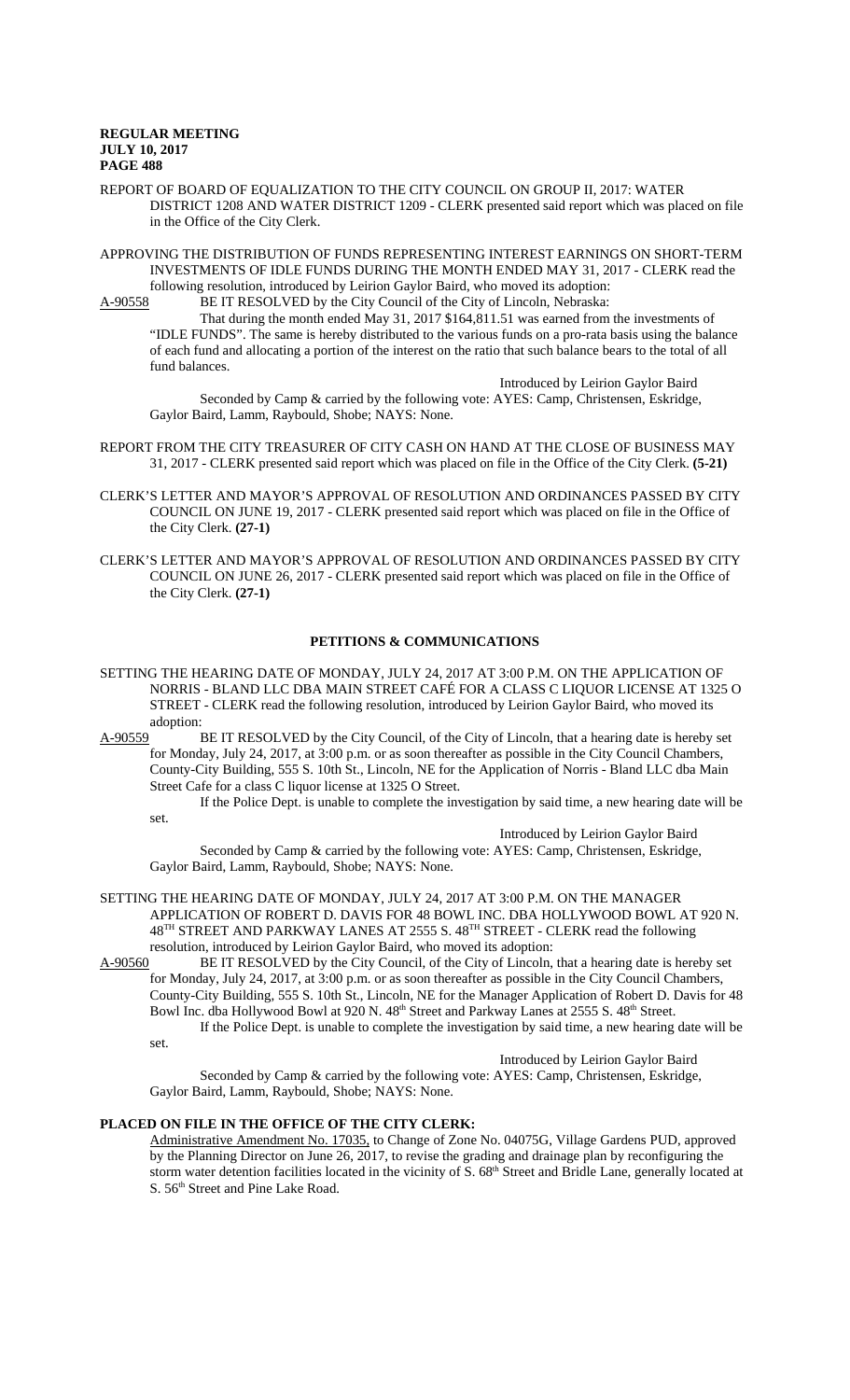#### **LIQUOR RESOLUTIONS**

APPLICATION OF 1515-23 MARKET STREET, INC. DBA QUALITY INN FOR A CLASS I LIQUOR LICENSE AT 3200 NORTHWEST 12TH STREET - CLERK read the following resolution, introduced by Jon Camp, who moved its adoption for approval:

A-90561 BE IT RESOLVED by the City Council of the City of Lincoln, Nebraska:

That after hearing duly had as required by law, consideration of the facts of this application, the Nebraska Liquor Control Act, and the pertinent City ordinances, the City Council recommends that the application of 1515-23 Market Street, Inc. dba Quality Inn for a Class "I" liquor license at 3200 Northwest 12th Street, Lincoln, Nebraska, for the license period ending April 30, 2018, be approved with the condition that:

1. Applicant must successfully complete the responsible beverage server training course required by Section 5.04.035 of the Lincoln Municipal Code within 30 days of approval of this resolution.

2. All employees must possess a valid Responsible Beverage Server/Seller Permit as required by Section 5.04.124 of the Lincoln Municipal Code.

3. The premises must comply in every respect with all city and state regulations. The City Clerk is directed to transmit a copy of this resolution to the Nebraska Liquor Control Commission.

Introduced by Jon Camp

Seconded by Eskridge & carried by the following vote: AYES: Camp, Christensen, Eskridge, Gaylor Baird, Lamm, Raybould, Shobe; NAYS: None.

MANAGER APPLICATION OF NICOLE L. DEAN FOR 1515-23 MARKET STREET, INC. DBA QUALITY INN AT 3200 NORTHWEST 12TH STREET - CLERK read the following resolution, introduced by Jon Camp, who moved its adoption for approval:

A-90562 WHEREAS, 1515-23 Market Street, Inc. dba Quality Inn located at 3200 Northwest 12th Street, Lincoln, Nebraska has been approved for a Retail Class "I" liquor license, and now requests that Nicole L. Dean be named manager;

WHEREAS, Nicole L. Dean appears to be a fit and proper person to manage said business. NOW, THEREFORE, BE IT RESOLVED by the City Council of the City of Lincoln, Nebraska: That after hearing duly had as required by law, consideration of the facts of this application, the Nebraska Liquor Control Act, and the pertinent City ordinances, the City Council recommends that Nicole

L. Dean be approved as manager of this business for said licensee. The City Clerk is directed to transmit a copy of this resolution to the Nebraska Liquor Control Commission.

Introduced by Jon Camp

Seconded by Eskridge & carried by the following vote: AYES: Camp, Christensen, Eskridge, Gaylor Baird, Lamm, Raybould, Shobe; NAYS: None.

APPLICATION OF MCKINNY'S PUB, LLC DBA MCKINNY'S IRISH PUB FOR THE ADDITION OF A CATERING LICENSE TO THEIR CLASS I LIQUOR LICENSE AT 151 NORTH 8TH STREET, SUITE

140 - CLERK read the following resolution, introduced by Jon Camp, who moved its adoption for approval: A-90563 BE IT RESOLVED by the City Council of the City of Lincoln, Nebraska:

That after hearing duly had as required by law, consideration of the facts of this application, the Nebraska Liquor Control Act, and the pertinent City ordinances, the City Council recommends that the application of McKenny's Pub, LLC dba McKinney's Irish Pub for the addition of a catering license to their existing Class I liquor license located at 151 North 8th Street, Suite 140, Lincoln, Nebraska, be approved with the condition that the premises complies in every respect with all City and State regulations. BE IT FURTHER RESOLVED that the City Clerk is directed to transmit a copy of this resolution to the Nebraska Liquor Control Commission.

#### Introduced by Jon Camp

Seconded by Eskridge & carried by the following vote: AYES: Camp, Christensen, Eskridge, Gaylor Baird, Lamm, Raybould, Shobe; NAYS: None.

#### APPLICATION OF KELLI'S PUB, LLC DBA KELLI'S PUB TO EXPAND ITS CLASS C LIQUOR LICENSE BY THE ADDITION OF AN AREA MEASURING APPROXIMATELY 27 FEET BY 27 FEET AT 1318 NORTH 66<sup>TH</sup> STREET - CLERK read the following resolution, introduced by Jon Camp, who moved its adoption for approval:

A-90564 That after hearing duly had as required by law, consideration of the facts of this application, the Nebraska Liquor Control Act, and the pertinent City ordinances, the City Council recommends that the application of Kelli's Pub, LLC dba Kelli's Pub to expand its licensed premises by the addition of an area measuring approximately 27 feet by 27 feet, at 1318 North 66th Street, Lincoln, Nebraska, be approved with the condition that the premises complies in every respect with all City and State regulations, specifically the Smoking Regulation Act and the Nebraska Clean Indoor Air Act.

BE IT FURTHER RESOLVED that the City Clerk is directed to transmit a copy of this resolution to the Nebraska Liquor Control Commission.

Introduced by Jon Camp

Seconded by Eskridge & carried by the following vote: AYES: Camp, Christensen, Eskridge, Gaylor Baird, Lamm, Raybould, Shobe; NAYS: None.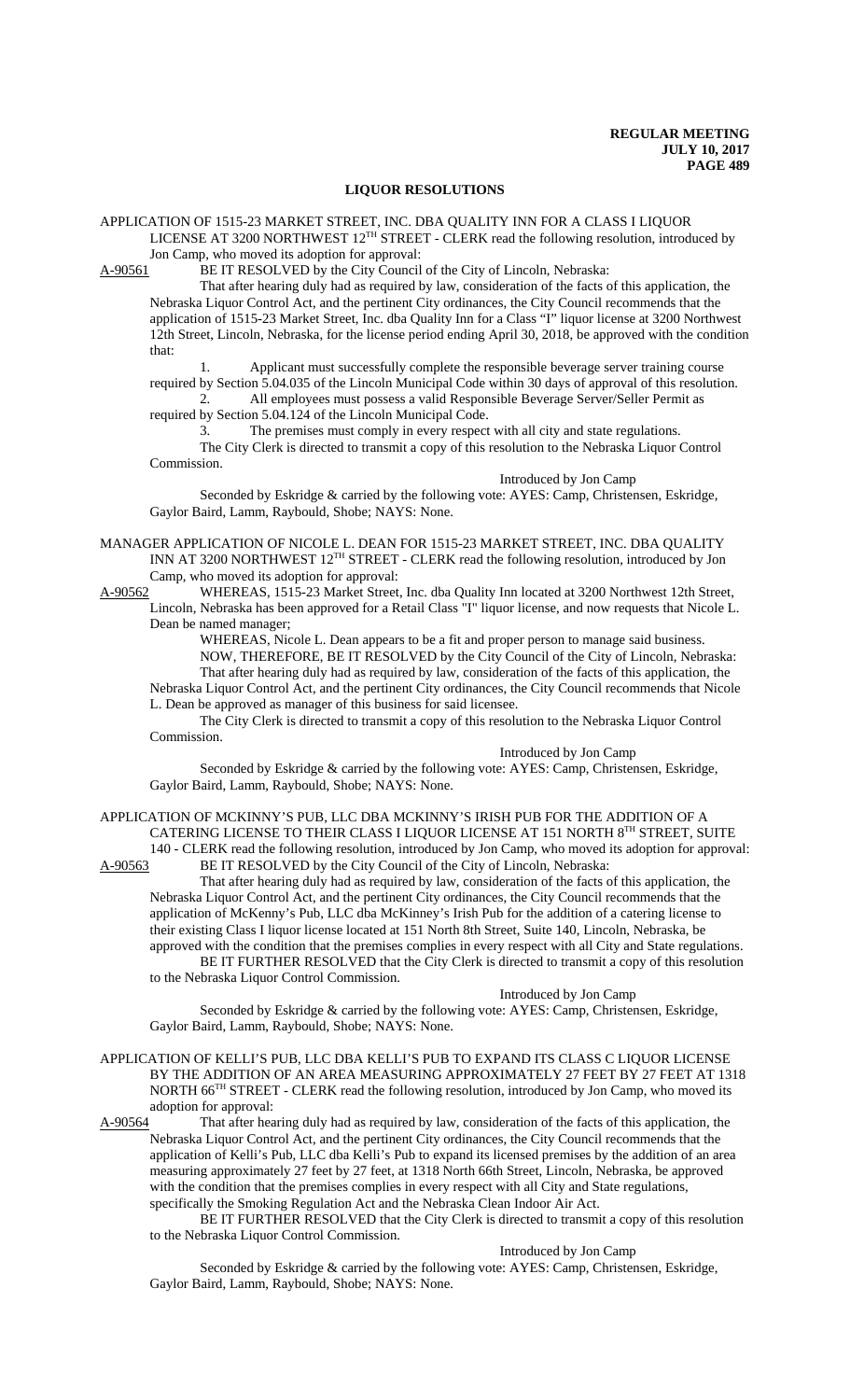means.

#### APPLICATION OF BOURBON ENTERTAINMENT LLC FOR A SPECIAL DESIGNATED LICENSE TO COVER AN OUTDOOR AREA MEASURING APPROXIMATELY 556 FEET BY 525 FEET AT N STREET BETWEEN 14<sup>TH</sup> AND 16<sup>TH</sup> STREETS ON AUGUST 5, 2017 BETWEEN 5:00 P.M. AND 11:59 P.M. - CLERK read the following resolution, introduced by Jon Camp, who moved its adoption for approval:

A-90565 BE IT RESOLVED by the City Council of the City of Lincoln, Nebraska:

That after hearing duly had as required by law, consideration of the facts of this application, the Nebraska Liquor Control Act, and the pertinent City ordinances, the City Council recommends that the application of Bourbon Entertainment LLC for a special designated license to cover an outdoor area measuring approximately 556 feet by 525 feet at N Street between 14th and 16th Streets, Lincoln, Nebraska, on August 5, 2017, between the hours of 5:00 p.m. and 11:59 p.m., be approved with the condition that the premises complies in every respect with all City and State regulations and with the following requirements:

1. Identification to be checked, wristbands required on all parties wishing to consume alcohol.

2. Adequate security shall be provided for the event.

3. The area requested for the permit shall be separated from the public by a fence or other

4. Responsible alcohol service practices shall be followed.

BE IT FURTHER RESOLVED the City Clerk is directed to transmit a copy of this resolution to the Nebraska Liquor Control Commission.

Introduced by Jon Camp

Seconded by Eskridge & carried by the following vote: AYES: Camp, Christensen, Eskridge, Gaylor Baird, Lamm, Raybould, Shobe; NAYS: None.

## **PUBLIC HEARING - RESOLUTIONS**

APPROVING THE JOINT BUDGET COMMITTEE FUNDING FOR 2017 – 2018 - CLERK read the following resolution, introduced by Carl Eskridge, who moved its adoption:

A-90566 BE IT RESOLVED by the City Council of the City of Lincoln, Nebraska:

That the 2017-2018 Joint Budget Committee Funding attached hereto, marked as Attachment "A", and made a part hereof by reference, is hereby approved.

The City Clerk is directed to return an executed copy of this Resolution to Sara Hoyle, Human Services, for transmittal to the Joint Budget Committee.

Introduced by Carl Eskridge

Seconded by Raybould & carried by the following vote: AYES: Camp, Christensen, Eskridge, Gaylor Baird, Lamm, Raybould, Shobe; NAYS: None.

APPROVING AN INTERLOCAL AGREEMENT BETWEEN THE RAILROAD TRANSPORTATION SAFETY DISTRICT AND THE CITY TO PROVIDE \$20 MILLION FOR THE RAILROAD RELATED PORTION OF THE SOUTH BELTWAY IMPROVEMENTS - CLERK read the following resolution, introduced by Carl Eskridge, who moved its adoption:

A-90567 WHEREAS, the Interlocal Cooperation Act, Neb. Rev. Stat. § 13-801, et seq., permits local governmental units to cooperate with other such units to make the most efficient use of their powers on the basis of mutual advantage; and

WHEREAS, the City of Lincoln, Nebraska (City) and the Lincoln-Lancaster County Railroad Transportation Safety District (RTSD) desire to cooperate with each other for funding the design and construction of the South Beltway Project.

NOW, THEREFORE, BE IT RESOLVED by the City Council of the City of Lincoln, Nebraska: That the attached Interlocal Agreement between the City and RTSD in connection with funding for the South Beltway Project, is hereby approved and the Mayor is authorized to execute the same on behalf of the City of Lincoln.

Introduced by Carl Eskridge

Seconded by Shobe & carried by the following vote: AYES: Camp, Christensen, Eskridge, Gaylor Baird, Lamm, Raybould, Shobe; NAYS: None.

## PUBLIC HEARING ORDINANCES - 2<sup>ND</sup> READING & RELATED RESOLUTIONS

CHANGE OF ZONE 17007 – APPLICATION OF TAYLOR INVESTMENT COMPANY, ROBERT EDWIN SIMPSON, AND JOSEPH M. AND JOANNE M. HOLMES FOR A CHANGE OF ZONE FROM R-2 RESIDENTIAL DISTRICT TO R-T RESIDENTIAL TRANSITION DISTRICT ON PROPERTY GENERALLY LOCATED ONE BLOCK SOUTH OF THE O STREET CORRIDOR BETWEEN SOUTH 56TH STREET AND SOUTH COTNER BOULEVARD ON THE SOUTH SIDE OF N STREET. (RELATED ITEMS: 17-79, 17R-163) - CLERK read an ordinance, introduced by Carl Eskridge, amending the Lincoln Zoning District Maps adopted by reference and made a part of Title 27 of the Lincoln Municipal Code, pursuant to Section 27.05.020 of the Lincoln Municipal Code, by changing the boundaries of the districts established and shown thereon, the second time.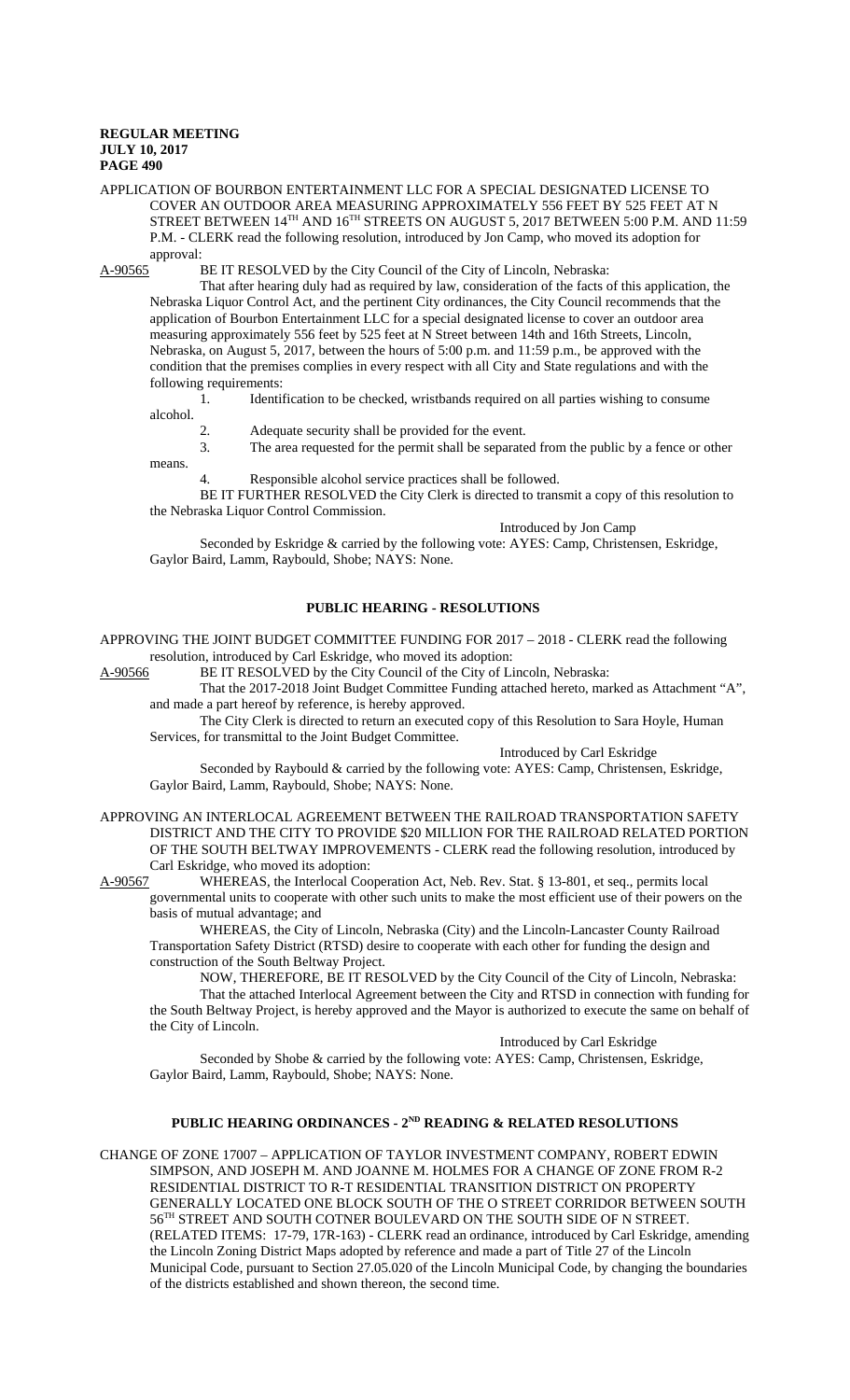- APPROVING A DEVELOPMENT AND CONDITIONAL ZONING AGREEMENT AMONG THE CITY, TAYLOR INVESTMENT COMPANY, ROBERT EDWIN SIMPSON, AND JOSEPH M. AND JOANNE M. HOLMES TO ADDRESS MOTOR VEHICLE ACCESS, GRADING, AND DRAINAGE REQUIREMENTS, PLANTING OF STREET TREES, RETENTION OF EXISTING TREES, AND INSTALLATION OF SIDEWALKS TO MAKE THE DEVELOPMENT OF PROPERTY LOCATED AT 5633 N STREET, 205 S. COTNER BOULEVARD, AND 215 S. COTNER BOULEVARD COMPATIBLE WITH THE SURROUNDING NEIGHBORHOOD UNDER THE PROPOSED CHANGE OF ZONE OF THE PROPERTY FROM R-2 TO R-T. (RELATED ITEMS: 17-79, 17R-163) (ACTION DATE: 7/17/17)
- STREET NAME CHANGE 17001 RENAMING WEST DUBOIS STREET, LOCATED IN HIGHLANDS VIEW 1<sup>ST</sup> ADDITION, AS NORTHWEST DUBOIS STREET - CLERK read an ordinance, introduced by Carl Eskridge, changing the name of West Dubois Street to Northwest Dubois 1 Street, located in Highlands View 1<sup>st</sup> Addition, as recommended by the Street Name Committee, the second time.

#### **ORDINANCES - 3RD READING & RELATED RESOLUTIONS**

COMP. PLAN CONFORMANCE 17008 – APPROVING AN AMENDMENT TO THE CAPITAL IMPROVEMENT PROGRAM, TO AMEND PUBLIC WORKS AND UTILITIES PROJECT #0048 WATER DISTRIBUTION MAINS-AREA 6, ROKEBY ROAD 84TH STREET TO 91ST STREET TO EXTEND THE PROJECT BOUNDARY FROM 91<sup>ST</sup> STREET TO 94<sup>TH</sup> STREET, DESIGNATE THE PROJECT FOR CONSTRUCTION IN FY 2016-17, DESIGNATE LES AS THE FUNDING SOURCE, AND APPROPRIATE THE LES FUNDS IN FY 2016-17. (RELATED ITEMS: 17R-165, 17R-166, 17-78, 17R-162) (ACTION DATE: 7/10/17) - CLERK read the following resolution, introduced by Bennie Shobe, who moved its adoption:<br>A-90568 WHEREAS, the

WHEREAS, the Public Works and Utilities Project #0048 Water District Mains – Area 6, Rokeby Road 84th Street to 91st Street (Project 0048) has been previously established as a capital improvement project within the Capital Improvement Program adopted by Resolution A-89947; and

WHEREAS, it is necessary to amend the 2016-22 Capital Improvement Project to (i) extend the Project boundary from 91st Street to 94th Street, (ii) designate Lincoln Electric System (LES) as the funding source for Project 0048, (iii) designate the Project for construction in FY 2016-17, and (iv) appropriate the LES funds in 2016-17.

NOW, THEREFORE, BE IT RESOLVED by the City Council of the City of Lincoln, Nebraska:

1. That the City Council hereby amends Project 0048 to (i) extend the Project boundary from 91<sup>st</sup> Street to 94th Street, (ii) designate the Lincoln Electric System as the funding source, (iii) designate the Project for construction in FY 2016-2017, and (iv) appropriate in FY 2016-2017 the actual cost reimbursement amount from Lincoln Electric System (estimated to be \$718,000) for construction of the 16 inch water distribution main in Area 6, Rokeby Road 84th Street to 94th Street.

2. That the Finance Director is directed to make the necessary adjustments in the 2016-18 biennial budget to appropriate the LES reimbursement funds to Project 0048. Introduced by Bennie Shobe

Seconded by Raybould & carried by the following vote: AYES: Camp, Christensen, Eskridge, Gaylor Baird, Lamm, Raybould, Shobe; NAYS: None.

COMP. PLAN AMENDMENT 17002 – AMENDING THE 2040 LINCOLN-LANCASTER COUNTY COMPREHENSIVE PLAN BY EXPANDING FUTURE SERVICE LIMIT TO INCLUDE THE PROPOSED LINCOLN ELECTRIC SYSTEM SOUTHEAST SERVICE CENTER SITE, ON PROPERTY GENERALLY LOCATED AT SOUTH 91ST STREET AND ROKEBY ROAD, AND TO MOVE THE SITE FROM TIER III TO TIER I B PRIORITY GROWTH AREA. (RELATED ITEMS: 17R-165, 17R-166, 17-78, 17R-162) (ACTION DATE: 7/10/17) - CLERK read the following resolution, introduced by Bennie Shobe, who moved its adoption:

A-90569 WHEREAS, the Planning Director has made application to amend the 2040 Lincoln-Lancaster County Comprehensive Plan, by changing the Future Service Limit in the 2040 Future Land Use Plan to include the property generally located at South 91st Street and Rokeby Road (the "Property") and change the 2040 Priority Growth Area designation of the Property from Tier III to Tier I, Priority B and to make associated amendments to the Comprehensive Plan; and

WHEREAS, the Lincoln City - Lancaster County Planning Commission has recommended approval of the requested changes.

NOW, THEREFORE, BE IT RESOLVED by the City Council of the City of Lincoln, Nebraska that the 2040 Lincoln-Lancaster County Comprehensive Plan be and the same is hereby amended in the following manner:

1. Amend the 2040 Lancaster County Future Land Use Plan (Maps 1.1 and 12.1 on pages 1.8 and 12.2 respectively) and the 2040 Lincoln Area Future Land Use Plan (Maps 1.2 and 12.2 on pages 1.9 and 12.3 respectively) to expand the Future Service Limit to include the Property as shown on Exhibit "A".

2. Amend the 2040 Priority Growth Areas (Maps 1.3 and 12.3 on pages 1.10 and 12.6 respectively) to change the priority area of the Property from Tier III to Tier I, Priority B as shown on Exhibit "A".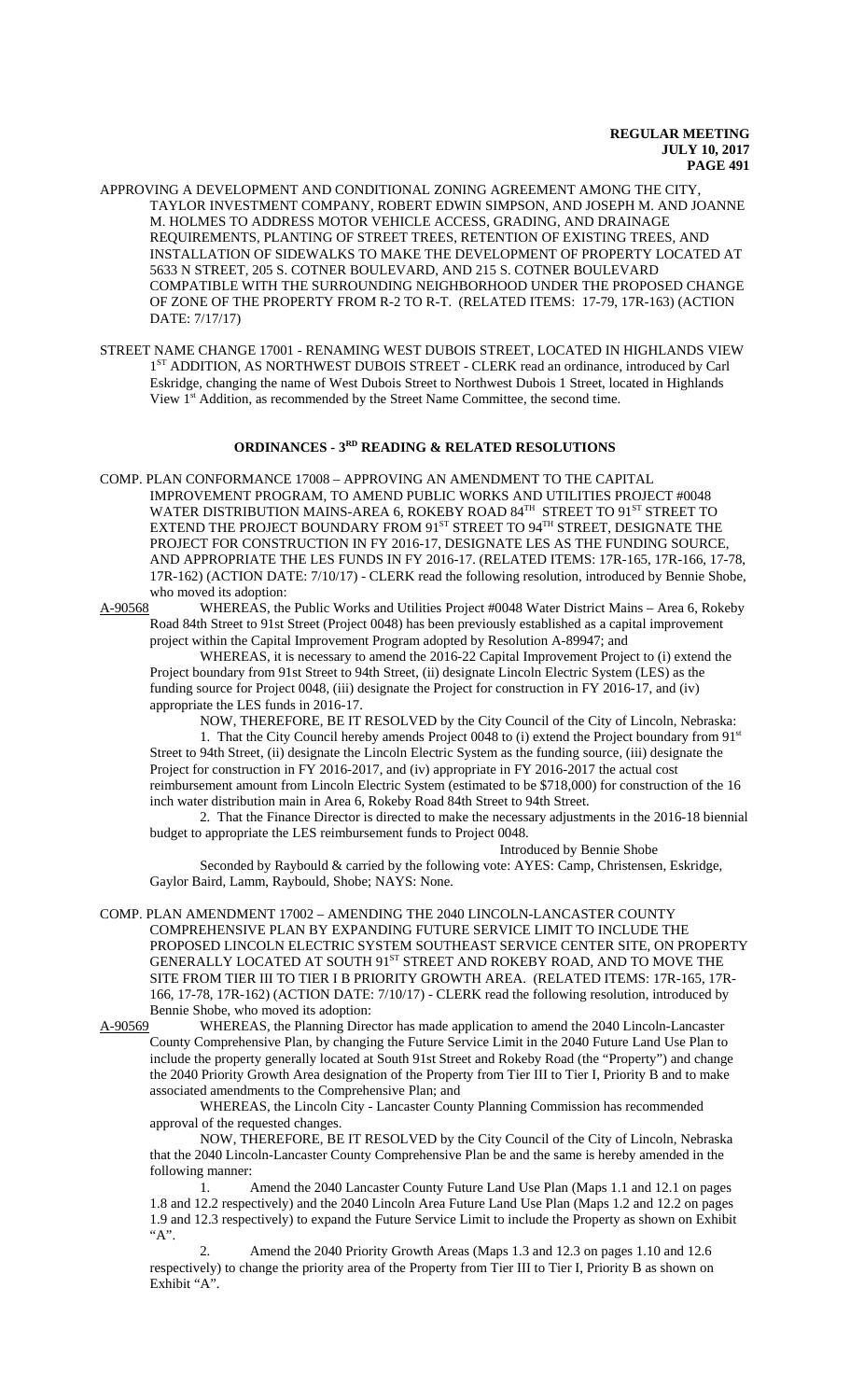BE IT FURTHER RESOLVED that all other maps, figures, and plans where the 2040 Future Land Use Plan and 2040 Priority Growth Areas are displayed and other references in said plan which may be affected by the above-specified amendment be, and they hereby are amended to conform with such specific amendments.

Introduced by Bennie Shobe Seconded by Camp & carried by the following vote: AYES: Camp, Christensen, Eskridge, Gaylor Baird, Lamm, Raybould, Shobe; NAYS: None.

ANNEXATION 17004 – AMENDING THE LINCOLN CORPORATE LIMITS MAP BY ANNEXING APPROXIMATELY 283.79 ACRES OF PROPERTY GENERALLY LOCATED AT SOUTH  $91^{\rm ST}$ STREET AND ROKEBY ROAD. (RELATED ITEMS: 17R-165, 17R-166, 17-78, 17R-162) - PRIOR to reading:<br>RAYBOULD

Moved to Delay Action to 11/6/17 with continued Public Hearing.

Seconded by Eskridge & carried by the following vote: AYES: Camp, Christensen, Eskridge, Gaylor Baird, Lamm, Raybould, Shobe: NAYS: None.

- CLERK Read an ordinance, introduced by Bennie Shobe, annexing and including the below described land as part of the City of Lincoln, Nebraska and amending the Corporate Limits Map attached to and made a part of Ordinance No. 18208, to reflect the extension of the corporate limits boundary of the City of Lincoln, Nebraska established and shown thereon, the third time.
- APPROVING A MEMORANDUM OF UNDERSTANDING BETWEEN THE CITY OF LINCOLN AND LINCOLN ELECTRIC SYSTEM REGARDING LES' AGREEMENT TO PAY THE COST TO OBTAIN RURAL WATER DISTRICT NO. 1, LANCASTER COUNTY'S RELEASE OF THE PROPERTIES BEING ANNEXED BY THE CITY LOCATED WITHIN THE RWD BOUNDARIES RELATING TO THE NEW LES OPERATING CENTER AT SOUTH 98TH STREET AND ROKEBY ROAD. (RELATED ITEMS: 17R-165, 17R-166, 17-78, 17R-162) (ACTION DATE: 7/10/17)- CLERK read the following resolution, introduced by Bennie Shobe, who moved its adoption:

A-90570 WHEREAS, Lincoln Electric System ("LES") has implemented plans and is incurring costs for the design and construction of a new operations center on property ("LES Property") located outside the City of Lincoln's corporate limits at the southwest corner of South 98th and Rokeby Road to serve residents of the City of Lincoln and Lancaster County;

WHEREAS, LES anticipates that vertical construction of the new operations center will be in progress and combustible materials will be on site by March 1, 2018;

WHEREAS, in order to have adequate domestic and fire protection water services it will be necessary to have the operations center connected to the City's public water system;

WHEREAS, it will be necessary to annex the LES Property for the new operations center prior to LES' March 1, 2018 occupancy of the operations center as it is the policy of the City to only provide City water service to properties located within the corporate limits of the City;

WHEREAS, in order to annex the LES Property for the new operations center in conformance with state law requirements that the annexed property be contiguous to the corporate limits of the City it is necessary to annex the properties shown on Exhibit 1 attached to the Memorandum of Understanding (MOU) 16" Water Main Installation – Rokeby Road between the City of Lincoln, Nebraska and the Lincoln Electric System ("Memorandum of Understanding") attached hereto as Attachment "A";

WHEREAS, the LES Property is located within the boundaries of Rural Water District No. 1, Lancaster County, Nebraska ("RWD").

WHEREAS, in order to provide water service to the LES Property it is necessary that RWD release the LES Property and other properties being annexed from the boundaries of the RWD.

WHEREAS, RWD and the City have entered into an agreement allowing for release of property within the boundaries of the RWD in exchange for payment compensating the RWD for its loss of revenue from existing and potential customers annexed into the City.

WHEREAS, LES, in consideration of the City annexing the LES Property, has agreed to pay all costs necessary for the City to obtain Rural Water District No. 1, Lancaster County, Nebraska's release of the LES Property and other properties being annexed in order to provide water service to LES' new operation center on property located at the southwest corner of South 98th Street and Rokeby Road as set forth in the attached Memorandum of Understanding.

NOW THEREFORE, BE IT RESOLVED by the City Council of the City of Lincoln, Nebraska: 1. That the attached Memorandum of Understanding is hereby approved and the Mayor is hereby authorized to execute said MOU on behalf of the City of Lincoln, Nebraska. The Mayor is further authorized to execute RWD's Application for Annexation Release attached hereto as Attachment "B" on behalf of the City of Lincoln, Nebraska.

BE IT RESOLVED that the City Clerk is directed to transmit a copy of the Resolution, Memorandum of Understanding, and RWD Application for Annexation Release to Lincoln Electric System, attention Trish Owen, and to the Director of the Department of Public Works and Utilities.

Introduced by Bennie Shobe

Seconded by Camp & carried by the following vote: AYES: Camp, Christensen, Eskridge, Gaylor Baird, Lamm, Raybould, Shobe; NAYS: None.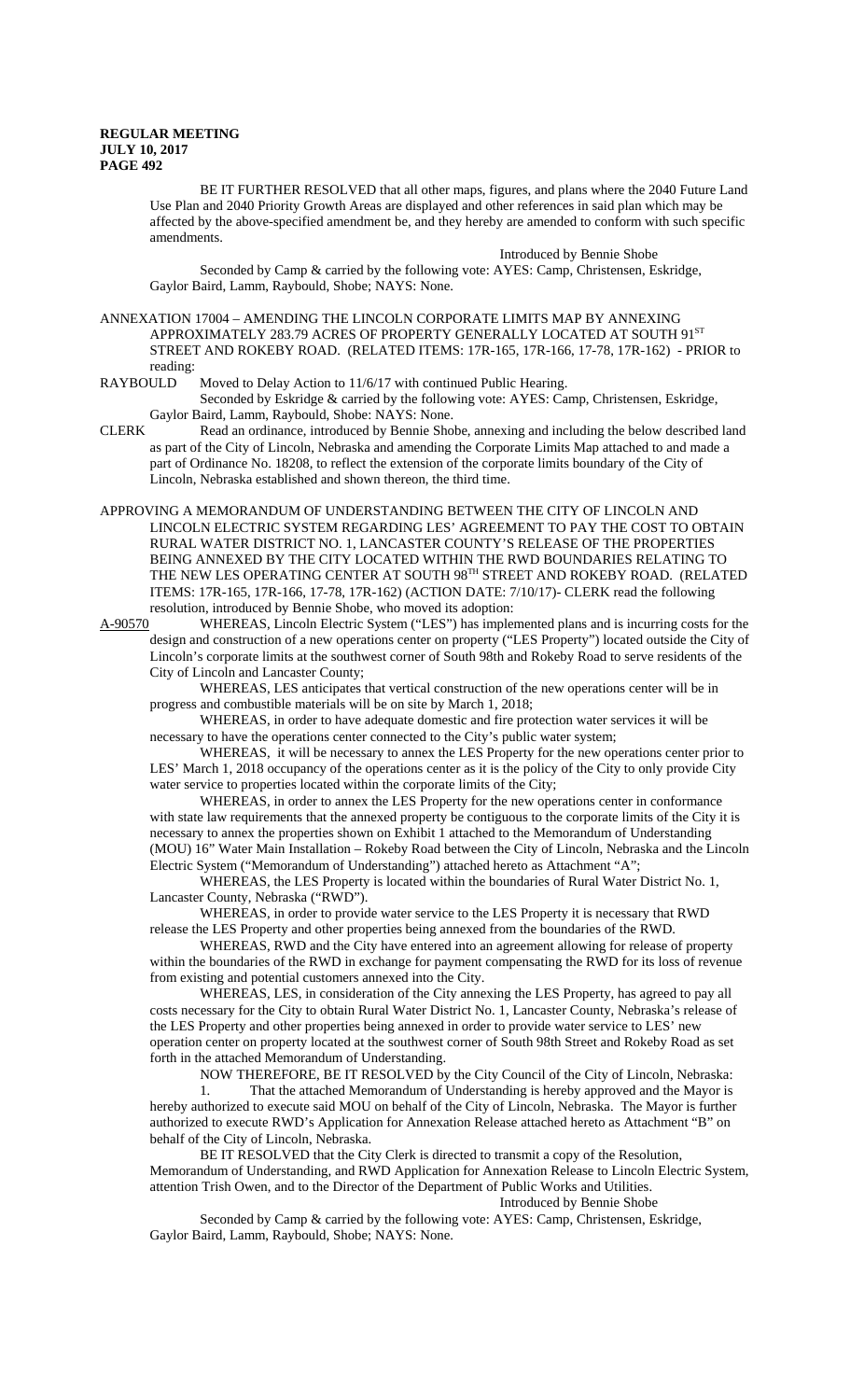## **RESOLUTIONS - 1ST READING**

COMPREHENSIVE PLAN CONFORMANCE 17009 – APPROVING AN AMENDMENT TO THE ANTELOPE VALLEY REDEVELOPMENT PLAN TO IDENTIFY THE TELEGRAPH DISTRICT PHASE 2 REDEVELOPMENT PROJECT WHICH INCLUDES UP TO FOUR AREAS WITH BUILDING AND PARKING IMPROVEMENTS AND CONNECTING STREETSCAPE ENHANCEMENTS GENERALLY LOCATED SOUTH OF O STREET, EAST OF SOUTH 20TH STREET, AND WEST OF ANTELOPE CREEK INCLUDING M AND N STREETS.

ACCEPTING THE REPORT OF NEW AND PENDING CLAIMS AGAINST THE CITY AND APPROVING DISPOSITION OF CLAIMS SET FORTH FOR THE PERIOD OF JUNE 16-30, 2017.

## **ORDINANCES - 1ST READING & RELATED RESOLUTIONS (AS REQUIRED)**

COMPREHENSIVE PLAN AMENDMENT 17005 – AMENDING THE 2040 LINCOLN-LANCASTER COUNTY COMPREHENSIVE PLAN TO CHANGE THE FUTURE LAND USE PLAN DESIGNATION FROM "OPEN SPACE" AND "COMMERCIAL" TO "INDUSTRIAL" AND "AGRICULTURAL STREAM CORRIDOR", ON PROPERTY GENERALLY LOCATED AT NORTH 70TH STREET AND ARBOR ROAD. (RELATED ITEMS: 17R-175, 17-87, 17R-182) (ACTION DATE: 7/24/17)

- CHANGE OF ZONE 17016 APPLICATION OF LINCOLN SPORTS FOUNDATION, INC. FOR A CHANGE OF ZONE FROM H-2 HIGHWAY BUSINESS DISTRICT TO I-1 INDUSTRIAL DISTRICT ON PROPERTY GENERALLY LOCATED AT 7620 NORTH 70TH STREET. (RELATED ITEMS: 17R-175, 17-87, 17R-182) - CLERK read an ordinance, introduced by Leirion Gaylor Baird, amending the Lincoln Zoning District Maps adopted by reference and made a part of Title 27 of the Lincoln Municipal Code, pursuant to Section 27.05.020 of the Lincoln Municipal Code, by changing the boundaries of the districts established and shown thereon, the first time.
- APPROVING A DEVELOPMENT AND CONDITIONAL ZONING AGREEMENT BY AND BETWEEN LINCOLN SPORTS FOUNDATION, INC. AND THE CITY OF LINCOLN, NEBRASKA TO CONSTRUCT AN INDUSTRIAL PARK/WAREHOUSE DEVELOPMENT UNDER THE PROPOSED CHANGE OF ZONE OF THE PROPERTY FROM H-2 HIGHWAY BUSINESS DISTRICT TO I-1 INDUSTRIAL DISTRICT. (RELATED ITEMS: 17R-175, 17-87, 17R-182) (ACTION DATE: 7/24/17)
- CHANGE OF ZONE 17008 APPLICATION OF MJB PROPERTIES, INC. AND CHARLES AND MARY SCHUERMAN FOR A CHANGE OF ZONE FROM R-1 RESIDENTIAL DISTRICT TO O-3 OFFICE PARK DISTRICT ON PROPERTY GENERALLY LOCATED AT 6969 SOUTH STREET AND 2215 SOUTH 70TH STREET. (RELATED ITEMS:17-88; 17R-178 ) - CLERK read an ordinance, introduced by Leirion Gaylor Baird, amending the Lincoln Zoning District Maps adopted by reference and made a part of Title 27 of the Lincoln Municipal Code, pursuant to Section 27.05.020 of the Lincoln Municipal Code, by changing the boundaries of the districts established and shown thereon, the first time.
- USE PERMIT 17005 APPLICATION OF MJB PROPERTIES, INC. AND CHARLES AND MARY SCHUERMAN TO ALLOW FOR OFFICE AND RESIDENTIAL USES AND RELATED IMPROVEMENTS WITH WAIVERS FROM SETBACK AND FRONTAGE REQUIREMENTS, ON PROPERTY GENERALLY LOCATED AT 6969 SOUTH STREET AND 2215 SOUTH 70TH STREET. (RELATED ITEMS:17-88; 17R-178) (ACTION DATE: 7/24/17)
- COMPREHENSIVE PLAN AMENDMENT 17006 AMENDING THE 2040 LINCOLN-LANCASTER COUNTY COMPREHENSIVE PLAN BY REVISING THE BOUNDARIES OF THE FUTURE LAND USE PLAN RESIDENTIAL, GREEN SPACE, AND ENVIRONMENTAL RESOURCES DESIGNATION AREAS, EXPANDING THE FUTURE SERVICE LIMIT, AND CHANGING THE FUTURE GROWTH TIER DESIGNATION FROM TIER II TO TIER I PRIORITY C, TIER II TO TIER I PRIORITY A, AND TIER I PRIORITY B TO TIER I PRIORITY A, ON PROPERTY GENERALLY LOCATED SOUTHWEST AND SOUTHEAST OF THE INTERSECTION OF SOUTH 27TH STREET AND ROKEBY ROAD. (RELATED ITEMS: 17R-179, 17-89, 17R-181, 17-85, 17-86) (ACTION DATE: 7/24/17)
- ANNEXATION 17005 AMENDING THE LINCOLN CORPORATE LIMITS MAP BY ANNEXING APPROXIMATELY 218.67 ACRES OF PROPERTY GENERALLY LOCATED SOUTHWEST AND SOUTHEAST OF THE INTERSECTION OF SOUTH  $27^{\text{TH}}$  STREET AND ROKEBY ROAD. (RELATED ITEMS: 17R-179, 17-89, 17R-181, 17-85, 17-86) - CLERK read an ordinance, introduced by Leirion Gaylor Baird, annexing and including the below described land as part of the City of Lincoln, Nebraska and amending the Corporate Limits Map attached to and made a part of Ordinance No. 18208, to reflect the extension of the corporate limits boundary of the City of Lincoln, Nebraska established and shown thereon, the first time.